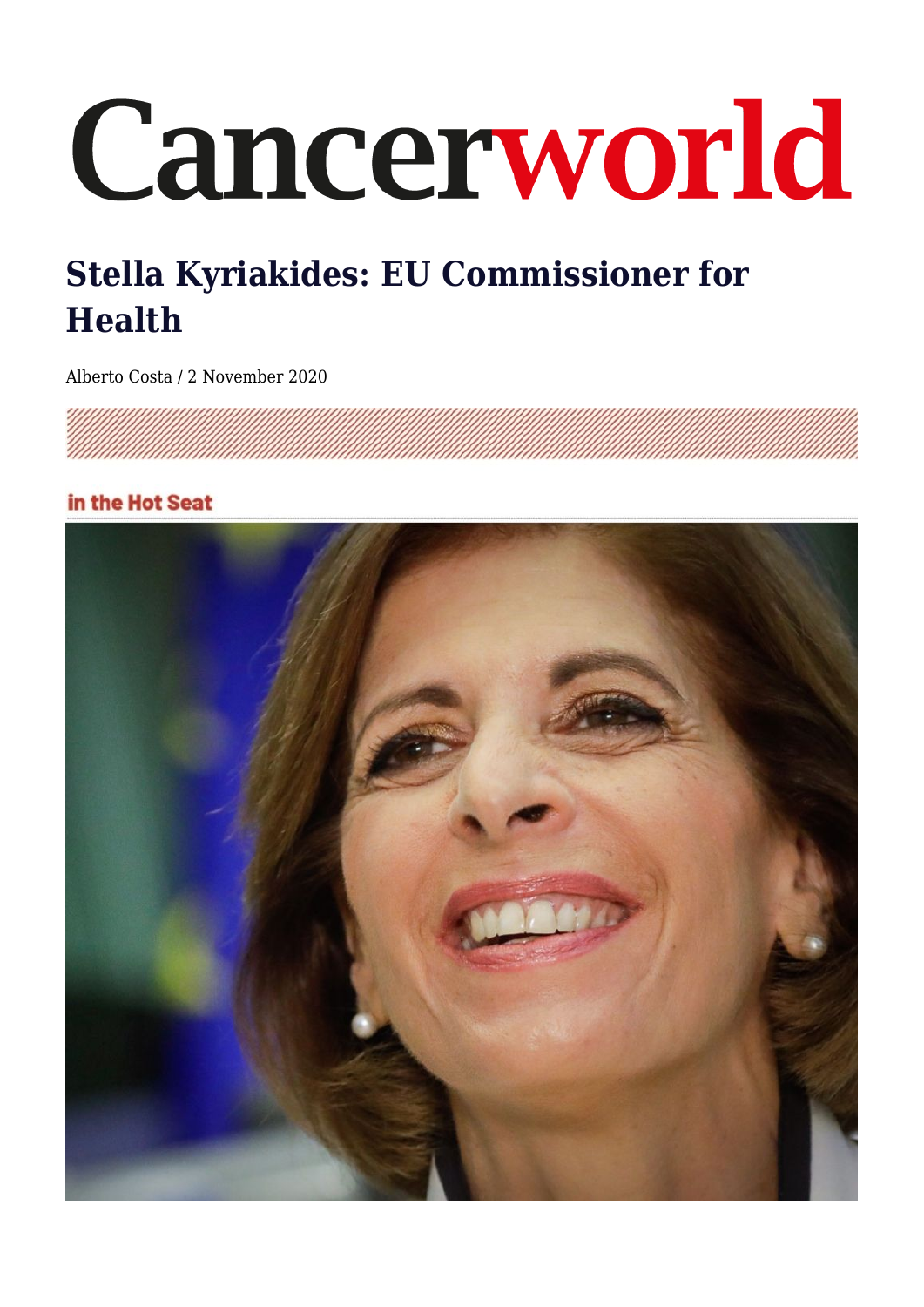*When Stella Kyriakides took on the post of EU Health Commissioner in September 2019, Europe's cancer community knew they could trust her to fight their cause. Within months she was launching a public consultation on Europe's Beating Cancer Plan. Then came COVID. Alberto Costa asked her how her experience as a breast cancer survivor and patient advocate shaped her approach to her new role and how she is coping with the demands of responding to a major public health crisis while still delivering on the expectations of the cancer community.*

**Cancer World**: *You were still becoming familiar with your new office at the Berlaymont in Brussels when the COVID-19 pandemic exploded. How did you respond?*

**Stella Kyriakides**: In Greek, there is a saying: "In difficult situations, you just roll up your sleeves and get the work done." There was no option but to do everything to rise to the challenge of the greatest public health crisis in memory. Quickly getting a grasp of the issues at hand, ensuring we have the right expertise in place, connecting the dots to our Member States and European Parliament, and finding pragmatic, concrete and workable solutions as quickly as possible in a calm and effective way. The COVID-19 crisis has affected the lives of countless citizens and businesses around the globe. As European Commissioner for Health and Food Safety, it is my responsibility to ensure that we do everything we can to protect public health. It is important to be prepared for any eventuality at all times, and be ready to react swiftly. We have faced countless challenges since the beginning of the pandemic. However, these challenges and difficulties cannot in any way be compared to those faced on a daily basis by frontline workers. Despite unprecedented pressure, and in the most difficult of circumstances, they continue to provide lifesaving treatment and care to thousands of citizens, and to put themselves at risk every day to protect us all. They are the true heroes of the COVID era. Clapping for the carers night after night was one of the many inspiring acts of solidarity we witnessed across Europe during this crisis.

**CW**: *You've been a Member of Parliament for many years in your home country, Cyprus, where problems have relatively limited dimensions. How does it feel to now have such a huge responsibility at a European level?*

**SK**: It is of course a great responsibility, but I have always approached every personal challenge in a similar way: setting high targets, working hard and giving my best to deliver on expectations. This means, among other things, to be able to work in effective teams, in a coordinated and focused way, taking all viewpoints on board, having flexibility when needed to find solutions – much more so when we find ourselves in unprecedented crisis situations.

This tragedy we are experiencing in Europe and the world has had an immeasurable cost, primarily on human lives, but also on our economies, on society at large and, unfortunately, much more on those most vulnerable amongst us.

### **CW**: *Europe's cancer community is expecting great things from your Beating Cancer Plan. What are you trying to achieve with it and how?*

**SK**: Every year, 3.5 million people in the EU are diagnosed with cancer, and 1.3 million die from it. Many of us have personal experiences and know the pain it causes for those we love. This is why the high expectations that you mention are justified and why Europe's Beating Cancer Plan is a major priority for myself and for the whole von der Leyen Commission. Our aim is to reduce the cancer burden for patients, their families and health systems, focusing on: prevention through healthier lifestyles; improved screening and early detection; and equal access to medicines and innovative treatments. With this focus, we are aiming to achieve a better quality of life for cancer patients, for those living with advanced disease, for survivors and carers. In recent months, we have also seen how the COVID-19 pandemic has affected cancer prevention and care, underlining the importance of robust and resilient health systems that function in all circumstances. Europe has been actively